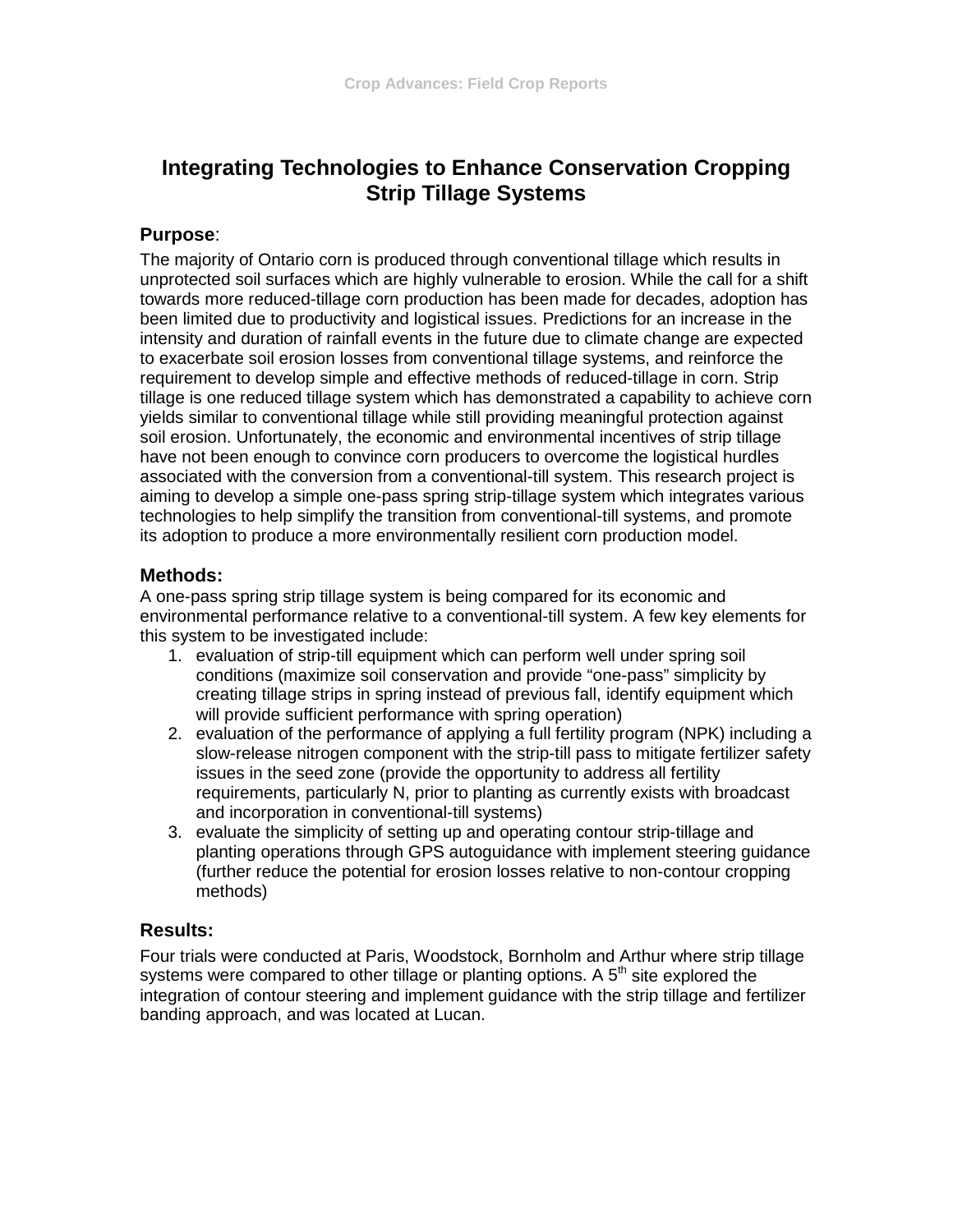**Figure 1. Strip Tillage Equipment used in this project. Gandy Fertilizer distributor, DAWN Pluribus 6 row strip tiller and ProTrakker Implement Guidance.**



**Figure 2. Spring Strip Tillage on the contour at Lucan, 2014.**



Applying all of the N, P and K for the 2014 corn crop via the strip tiller was shown to be quite feasible and eliminated the need to apply fertilizer either through the planter or to sidedress nitrogen. However, it was also clear that if urea was the sole source of nitrogen applied in the strip tillage band then fertilizer burn was evident and reduced stands and yields were observed. The use of 50% ESN in the strip tillage zone eliminated this problem. Soil loosening and residue removal from the row zone by the spring strip tillage unit did not appear to significantly improve corn yields compared to a no tillage system at most locations. Using the contour path option on the tractors GPS guidance system combined with implement GPS steering allowed for the successful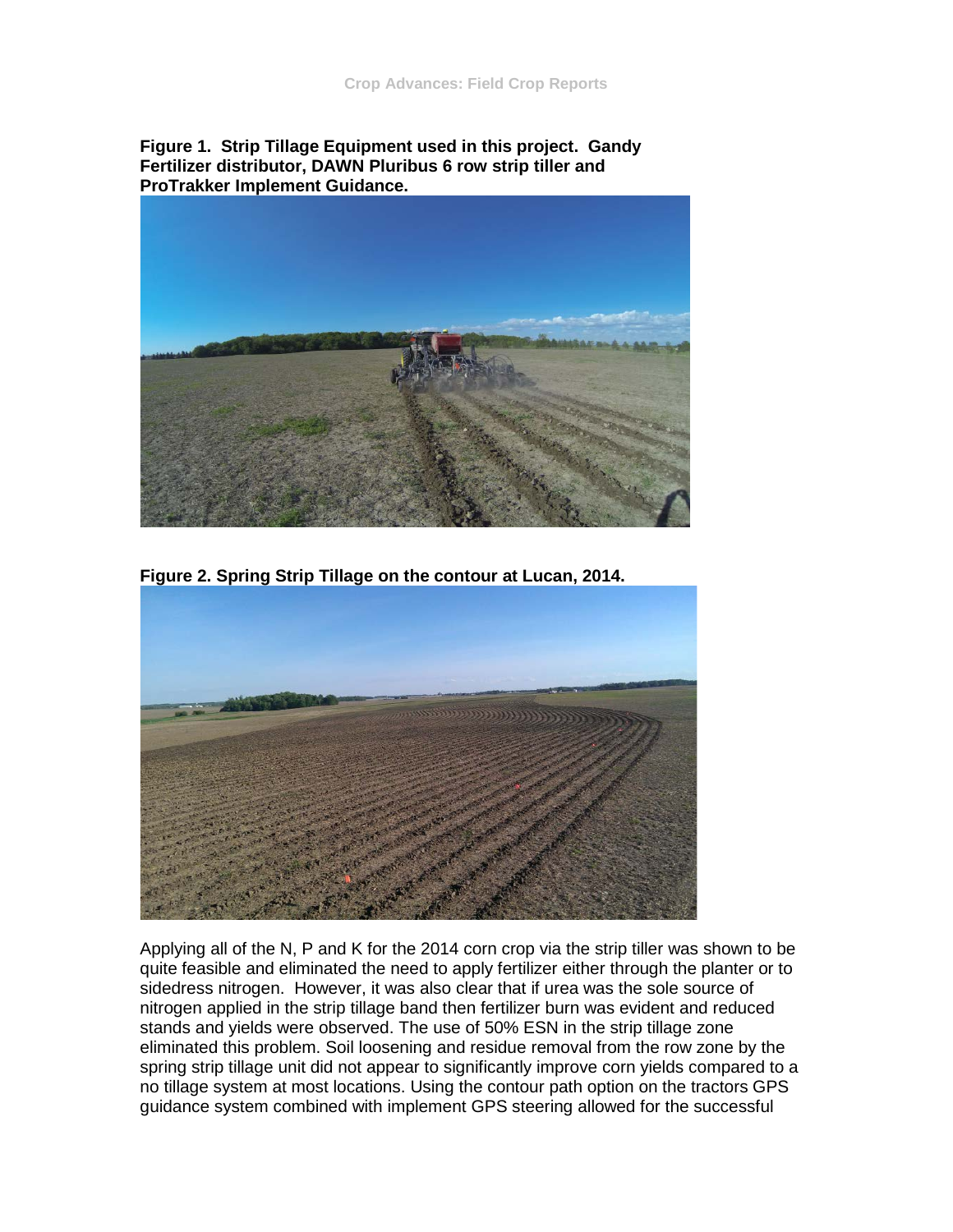implementation of strip tillage on the contour. US research has shown that running the strips on the contour is an excellent way to reduce soil erosion risks.

| Table 1. Results from strip tillage research and demonstration at |  |
|-------------------------------------------------------------------|--|
| the Paris site in 2014.                                           |  |

| <b>Tillage</b> | <b>Strip N</b> | <b>Planter N</b> | <b>Side N</b> | Yield (bu/ac) |
|----------------|----------------|------------------|---------------|---------------|
| Spring Strip   |                | 30               | 115           | 183           |
| Spring Strip   | <b>107 ESN</b> |                  | 38            | 179           |
| No-till        |                | 30               | 115           | 178           |
| Spring Strip   | 107 Urea       |                  | 38            | 175           |

"ESN" implies that 50% of the N supplied was from ESN and 50% form urea. "Urea" implies that 100% of the N supplied was form urea.

#### **Table 2. Results from strip tillage research and demonstration at the Arthur site in 2014.**

| <b>Tillage</b>   | <b>Strip N</b> | <b>Planter N</b> | Side N | Yield (bu/ac) |
|------------------|----------------|------------------|--------|---------------|
| Spring Strip     |                | 30               | 106    | 144           |
| Fall Plow        |                | 30               | 106    | 141           |
| Spring Strip     | <b>136 ESN</b> |                  |        | 140           |
| Fall Strip       |                | 30               | 106    | 140           |
| Fall Disc Ripper |                | 30               | 106    | 138           |

"ESN" implies that 50% of the N supplied was from ESN and 50% form urea.

| Table 3. Results from strip tillage research and demonstration at |  |
|-------------------------------------------------------------------|--|
| the Bornholm site in 2014.                                        |  |

| <b>Tillage</b>      | <b>Strip N</b> | <b>Planter N</b> | <b>Side N</b> | Yield (bu/ac) |
|---------------------|----------------|------------------|---------------|---------------|
| No-till             |                | 30               | 130           | 152           |
| Spring Strip        | <b>134 ESN</b> |                  | 26            | 150           |
| <b>Spring Strip</b> |                | 30               | 130           | 150           |
| <b>Spring Strip</b> | <b>160 ESN</b> |                  | 0             | 147           |
| <b>Spring Strip</b> | 134 Urea       |                  | 26            | 132           |
| <b>Spring Strip</b> | 160 Urea       |                  |               | 126           |

"ESN" implies that 50% of the N supplied was from ESN and 50% form urea. "Urea" implies that 100% of the N supplied was form urea.

Farmers will be able to evaluate the potential field passes eliminated by this type of integrated strip tillage. For consideration one might argue that the elimination of other tillage practices is made possible (\$35/acre); one broadcast application of fertilizer is eliminated (\$12/acre), and a sidedress application of N may also be eliminated (\$15/acre). In addition the planter does not require any special conservation tillage modifications and does not need to apply fertilizer this could represent a savings of \$5/acre. The strip tillage operation if applying fertilizer can be estimated at \$25/acre.